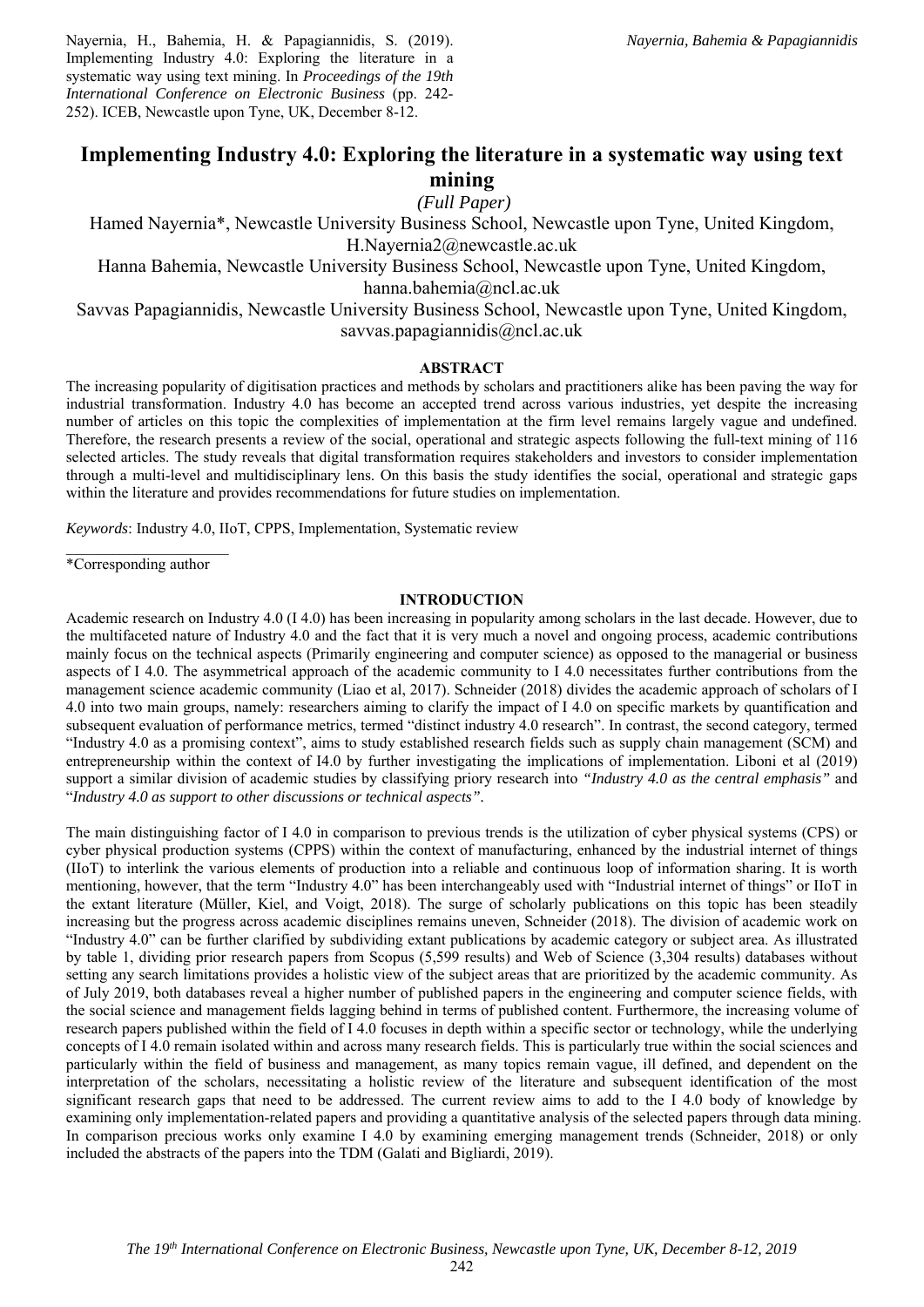The primary objective of the present review of the literature is (i) to provide a holistic view of the current trends in I 4.0 from a managerial implementation lens to identify the overarching themes and (ii) to conduct a systematic literature review within each theme to illustrate the academic progress within as well as across the themes. The priority of the present study is to identify, select and ultimately analyse papers that exemplifying real-life use cases and pilot programs of I 4.0 initiatives across a variety of industrial sectors and from an academic perspective (I.e. Case study, surveys and interviews) as opposed to theoretical and conceptual papers that have limited relation to implementation.

#### **METHODOLOGY**

The initial stage of the methodology has been designed to cluster the main themes into groups according to the frequency and co-occurrence of keywords. The first stage is further subdivided into: data collection, pre-processing and the text and data mining (TDM) stage. This was followed by the systematic literature review of each cluster to address the second research objective. Text mining and natural language processing (NLP) specifically is used increasingly by academics to highlight the main themes from a large set of structured and unstructured textual data apparent in developing fields such as I 4.0, therefore the TDM method has been prioritized for the current systematic literature reviews. Moreover, due to ease of access only the summary or abstract of journal articles was included in prior research into I 4.0 using similar methodology. Consequently, this research aims to go beyond the data included in the abstract and analyse the full-text files to provide a more comprehensive representation of extant topics.



Figure 1: Methodology Flow Chart

Prior to the analysis of the selected documents using text and data mining (TDM), the pool of papers is subjected to a set of selection criteria. To minimize subjective selection, the papers are narrowed down to the final corpus through three progressive stages of data collection, pre-processing and the text mining operations, and eventually the clustering of the results into themes as shown in figure 1.

#### **Data collection**

The current research employs content analysis of a set of academic papers from the corpus database prior to the systematic review of individual themes. To capture the full spectrum of data contained in academic papers relating to the implementation of I 4.0 all the articles with the keyword "Industry 4.0" mentioned in the title, keywords or abstracts of the paper have been selected, totalling 5421 articles as of July 2019. In order to further narrow down the search, only journal articles written in the English language have been selected, providing 1506 results. Consequently, a secondary search has been conducted to select the papers that include the keyword "Implementation" in the title, abstract or keywords  $(n=544)$  and those that are available as full-text files (n=196) have been selected for the final screening stage. Furthermore, 116 papers rated three had full compliance with the inclusion criteria and focus on prior empirical studies. In contrast, papers rated one or two were excluded due to their technical focus or lack of relation to implementation.

#### **Pre-processing**

The pre-processing stage aims to clean the data presented in the articles to reveal the relevant textual data for the next stage of the TDM. For the purposes of this research the figures and images as well as the data contained within brackets "()" and braces "{}" have been removed as this presents irrelevant or duplicate data. Furthermore, in order to consider similar words such as "Industry 4.0" and "Industrie 4.0" under the same meaning, a Lemmatization method has been use

243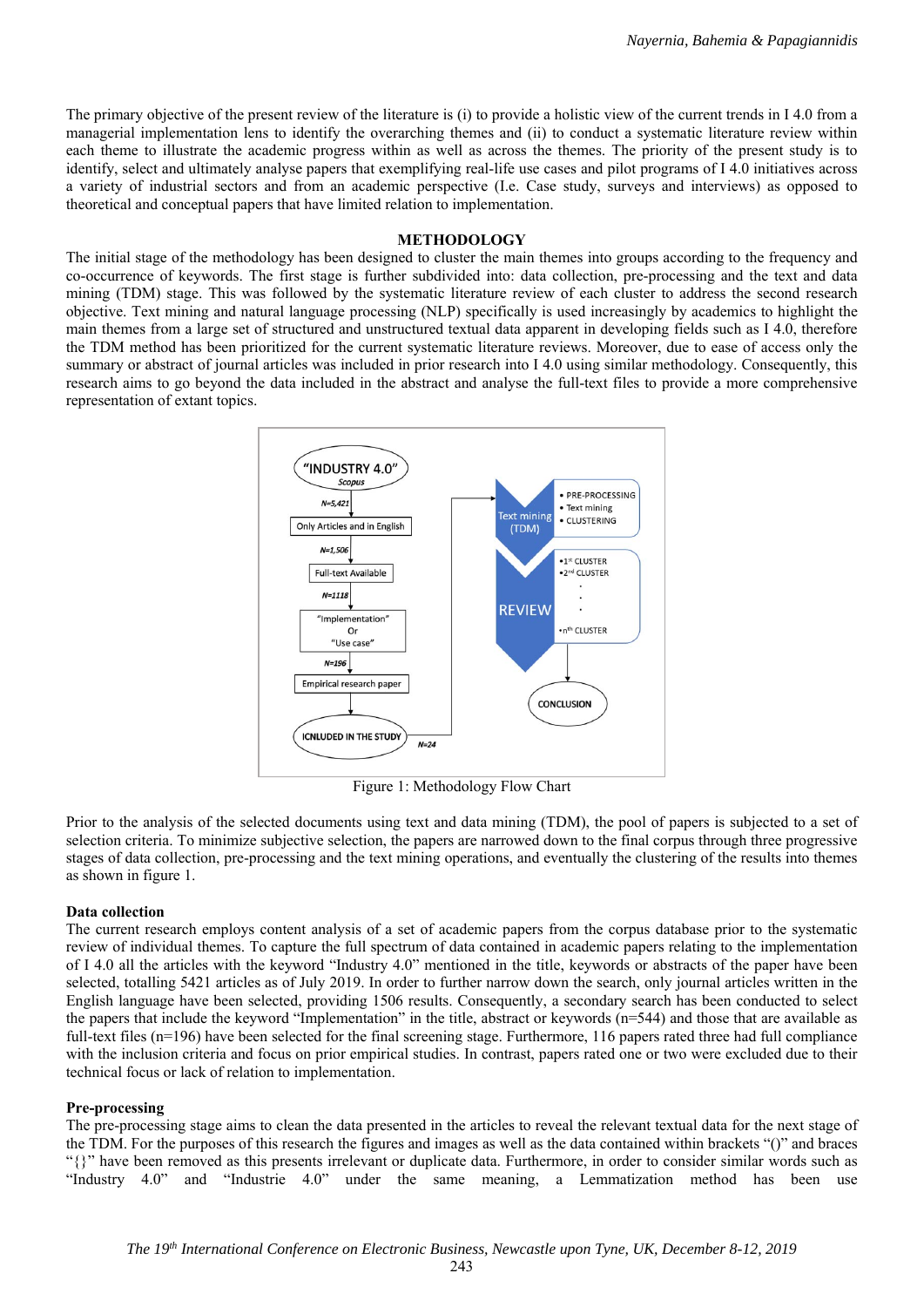**Text and data mining:** After the pre-processing stage the set of articles is uploaded into QDA miner add-on software called Wordstat for full text analysis. In order to clarify the existing clusters within the corpus, the keywords illustrated in the frequency analysis (limited to 100 results) shown in the example below is reviewed to remove partial word segments (I.e. AGRI) and separate those from acronyms such as IoT and OPC. This has been accomplished by examining the key word-incontext for every term which shows the list of case segments (article chapters) from which the term has been extracted. Furthermore, the term frequency-inverse document frequency (TF\*IDF) of every keyword is reviewed to separate keywords with high frequency yet low case occurrence. The clustering of the cases is accomplished through initial thematic clustering of the TDM results and correlation of keywords with the original articles.

**Literature review:** From the pool of 118 articles included in the TDM, 24 papers are selected for the full text review to capture the overall theme. Although adding more papers to the qualitative review would add to the depth of the research, the number or content of the main themes would not change. For the purpose of this research particular attention has been paid to following a coherent article structure, choosing the right balance between breadth and depth, and focusing on concepts (concept-centric) by thematically structuring the review section as opposed to a chronological or alphabetical structure of the extant publications (Fisch and Block, 2018).

### **RESULT**

The following section presents the results of the text mining operation, including a review of the frequency analysis, a dendrogram and link analysis. The TF\*IDF represents the importance of a word within the context of the larger corpus. This is of particular importance as I 4.0 remains a novel topic and certain words may be highly frequent in one article but not representative of emerging themes. As shown in table 1, the term "CLOUD" has a frequency of 1236 and the term is used in 68 articles (56.67%) included in the corpus, corresponding to TF\*IDF of 304.9. In comparison, the term "JOINT" is mentioned 77 times in 42 cases, representing a TF\*IDF of 35.1. The following table shows the 62 keyword results with the highest TF\*IDF. The results indicate a focus on the main technologies of I 4.0 such as Cloud, IoT, CPS and robots, representing the enabling factors of I 4.0, with TF\*IDF of 304.9, 179.7, 152.9, and 311.7 respectively. Nonetheless, the high frequency and case occurrence of other keywords such as Lean and assembly tends to reveal the importance of comprehending the current state of the industry. In other words, the frequency analysis illustrates that there is a link between the current state of the industry and the requirements of I 4.0 transformation.

The inter thematic link is further exemplified by the link analysis of the social related terms and the apparent connection of the terms "Experience", "Consumer", and "Customer" with operational terms such as IoT and Computing. Furthermore, excluding isolated terms such as "EU", which only has a case occurrence of 32.50%, reveals the connection of the remaining keywords. In addition to the technology related cluster, which includes the above-mentioned terms as well as "sensor", "Maintenance", and "Equipment" there is a cluster related to the operational aspects of smart manufacturing, which seems to be more common than other themes, as shown in figure 4. Nonetheless, based on figure 2, the inclusion of strategy related terms such as "Lean", "Digitization" and "Interaction" illustrates a second theme related to the strategic management of firms. Lastly, according to figure 3 the occurrence of social related terms such as "Consumer", "Customer", "Experience", "Engineer", and "Competitiveness" reveals a third cluster related to the social implications of I 4.0 implementation as both the high frequency and case occurrence implies the increasing importance of social topics in the extant literature within the corpus. Moreover, figure 6 illustrates the strong link of social terms with operational themes (e.g. Assembly & Maintenance) as well as strategic themes (e.g. Lean).

| <b>Keyword</b>      | <b>FREQUENCY</b> | $\frac{6}{9}$ | $TF*$      | <b>Keyword</b>         | <b>FREQUENCY</b> | $\frac{6}{6}$ | $TF*$ |
|---------------------|------------------|---------------|------------|------------------------|------------------|---------------|-------|
|                     |                  | <b>CASES</b>  | <b>IDF</b> |                        |                  | <b>CASES</b>  | IDF   |
| <b>ROBOT</b>        | 1114             | 52.50%        | 311.7      | <b>PRODUCTIVITY</b>    | 274              | 53.33%        | 74.8  |
| ASSEMBLY            | 797              | 40.83%        | 310.0      | <b>DETECTION</b>       | 134              | 28.33%        | 73.4  |
| <b>CLOUD</b>        | 1236             | 56.67%        | 304.9      | <b>INTERACTION</b>     | 276              | 55.00%        | 71.7  |
| <b>LEAN</b>         | 549              | 40.83%        | 213.6      | <b>ADAPTATION</b>      | 131              | 28.33%        | 71.7  |
| <b>EQUIPMENT</b>    | 688              | 53.33%        | 187.8      | <b>FAILURE</b>         | 189              | 42.50%        | 70.2  |
| ARTIFICIAL          | 386              | 34.17%        | 180.0      | <b>COMPETITIVENESS</b> | 129              | 30.00%        | 67.5  |
| ЮT                  | 856              | 61.67%        | 179.7      | <b>MANUFACTURE</b>     | 155              | 37.50%        | 66.0  |
| <b>FACTORY</b>      | 1341             | 76.67%        | 154.7      | <b>REDUCTION</b>       | 187              | 45.00%        | 64.8  |
| <b>DIGITIZATION</b> | 286              | 29.17%        | 153.0      | <b>ROBOTICS</b>        | 154              | 40.83%        | 59.9  |
| <b>CPS</b>          | 508              | 50.00%        | 152.9      | <b>CONNECTIVITY</b>    | 109              | 28.33%        | 59.7  |
| <b>CONSUMERS</b>    | 552              | 56.67%        | 136.2      | <b>ADAPTIVE</b>        | 168              | 44.17%        | 59.6  |
| <b>SERVERS</b>      | 237              | 30.00%        | 123.9      | <b>ELECTRICAL</b>      | 140              | 37.50%        | 59.6  |
| MODULE              | 276              | 35.83%        | 123.0      | <b>ENGINEERING</b>     | 1104             | 88.33%        | 59.5  |
| <b>SIMULATION</b>   | 421              | 51.67%        | 120.7      | <b>DEPLOYMENT</b>      | 115              | 30.83%        | 58.8  |
| MANUF               | 301              | 40.00%        | 119.8      | EU                     | 120              | 32.50%        | 58.6  |
| <b>CUSTOMER</b>     | 368              | 47.50%        | 119.0      | <b>STORAGE</b>         | 168              | 45.83%        | 56.9  |
| <b>HTTPS</b>        | 633              | 66.67%        | 111.5      | <b>MECHANICAL</b>      | 234              | 57.50%        | 56.2  |

 $T_{\text{a}}l_{\text{b}}l_{\text{c}}$  1:  $V_{\text{c}}$   $T_{\text{c}}$   $\approx$   $T_{\text{c}}l_{\text{c}}$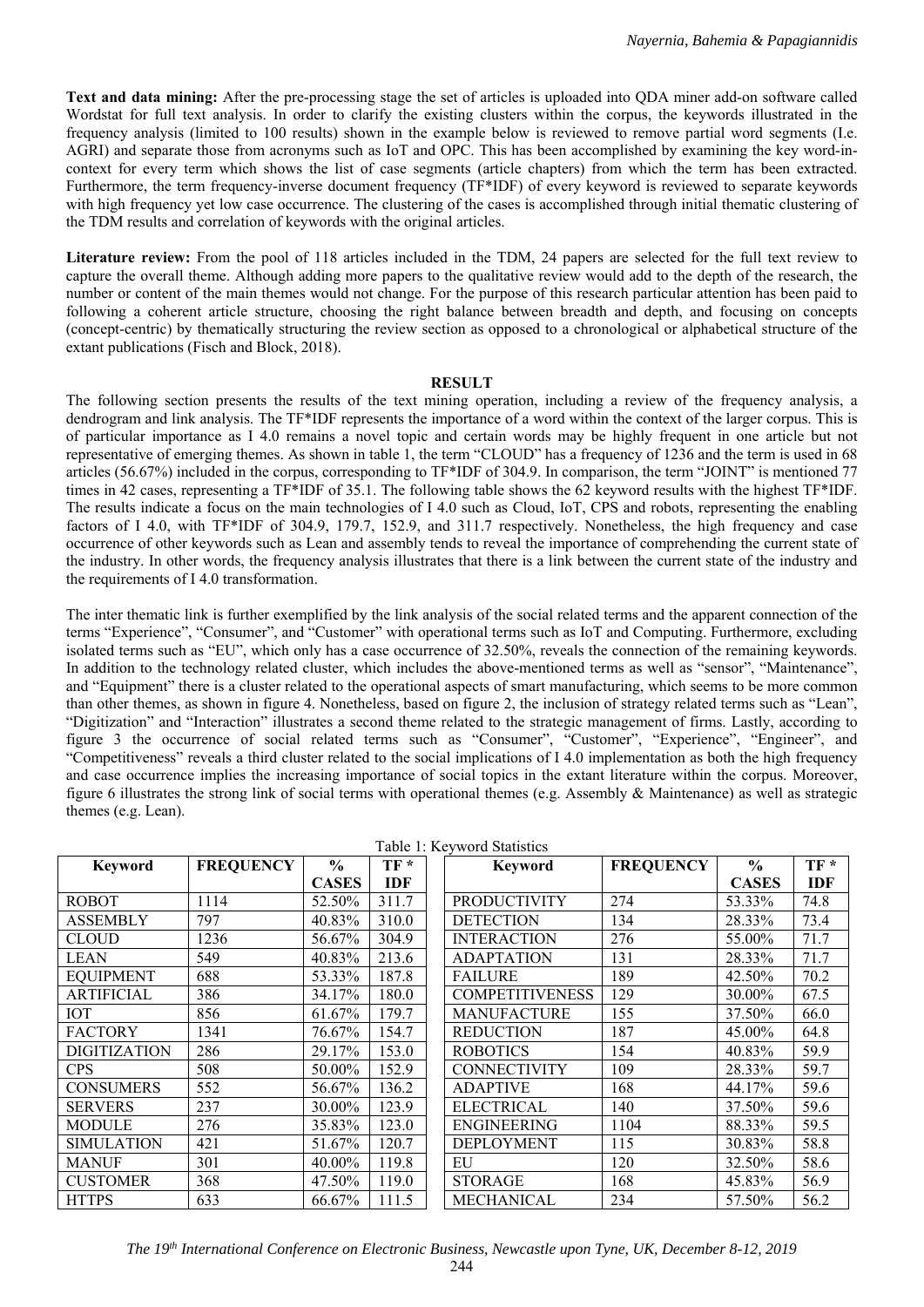| <b>SENSOR</b>      | 353 | 49.17% | 108.8 | <b>PROTOCOL</b>    | 199 | 35.00% | 54.3 |
|--------------------|-----|--------|-------|--------------------|-----|--------|------|
| <b>MAINTENANCE</b> | 652 | 68.33% | 107.8 | <b>ENGINEER</b>    | 199 | 35.00% | 54.4 |
| <b>SCHEDULE</b>    | 312 | 46.67% | 103.3 | <b>AUTOMATIC</b>   | 116 | 37.50% | 49.4 |
| <b>PLANT</b>       | 281 | 43.33% | 102.1 | <b>CONTROLLER</b>  | 92  | 29.17% | 49.2 |
| <b>MANUAL</b>      | 254 | 40.00% | 101.1 | <b>DEPLOY</b>      | 101 | 33.33% | 48.2 |
| <b>REVOLUTION</b>  | 379 | 54.17% | 100.9 | <b>REMOTE</b>      | 92  | 30.00% | 48.1 |
| <b>COMPUTING</b>   | 535 | 65.00% | 100.1 | <b>TECH</b>        | 217 | 60.83% | 46.8 |
| <b>AUTONOMOUS</b>  | 196 | 33.33% | 93.5  | <b>MATION</b>      | 100 | 34.17% | 46.6 |
| <b>CYBER</b>       | 740 | 75.00% | 92.5  | <b>EOUIP</b>       | 83  | 34.17% | 38.7 |
| <b>EXPERIENCE</b>  | 362 | 55.83% | 91.6  | <b>ENVIRON</b>     | 72  | 29.17% | 38.5 |
| <b>SAFETY</b>      | 254 | 45.00% | 91.6  | <b>EXPECTATION</b> | 73  | 30.83% | 37.3 |
| <b>CONSUMPTION</b> | 176 | 31.67% | 87.9  | <b>JOINT</b>       | 77  | 35.00% | 35.1 |
| <b>MULTI</b>       | 293 | 55.00% | 76.1  | <b>REVISE</b>      | 39  | 30.83% | 19.9 |

It is important to note, however, that most terms relate to more than one theme. As illustrated in figure 5, "Lean" may be related to the lean management practices at the management level as well as lean practices at the factory floor. The multilevel connection of operational practices is also illustrated in the dendrogram (Figure 5) as the operational, strategic (i.e. OEE) and social terms (i.e. HRC, Safety) are interlinked. Similarly, the term "Connectivity" may refer to the connectivity of machines as the link to the term "Electrical" in the dendrogram reveals, or it may refer to the connectivity of consumers or the workforce; however, the latter may be more related to the term "Interaction", as more links are observable.



Figure 2: Strategic Link Analysis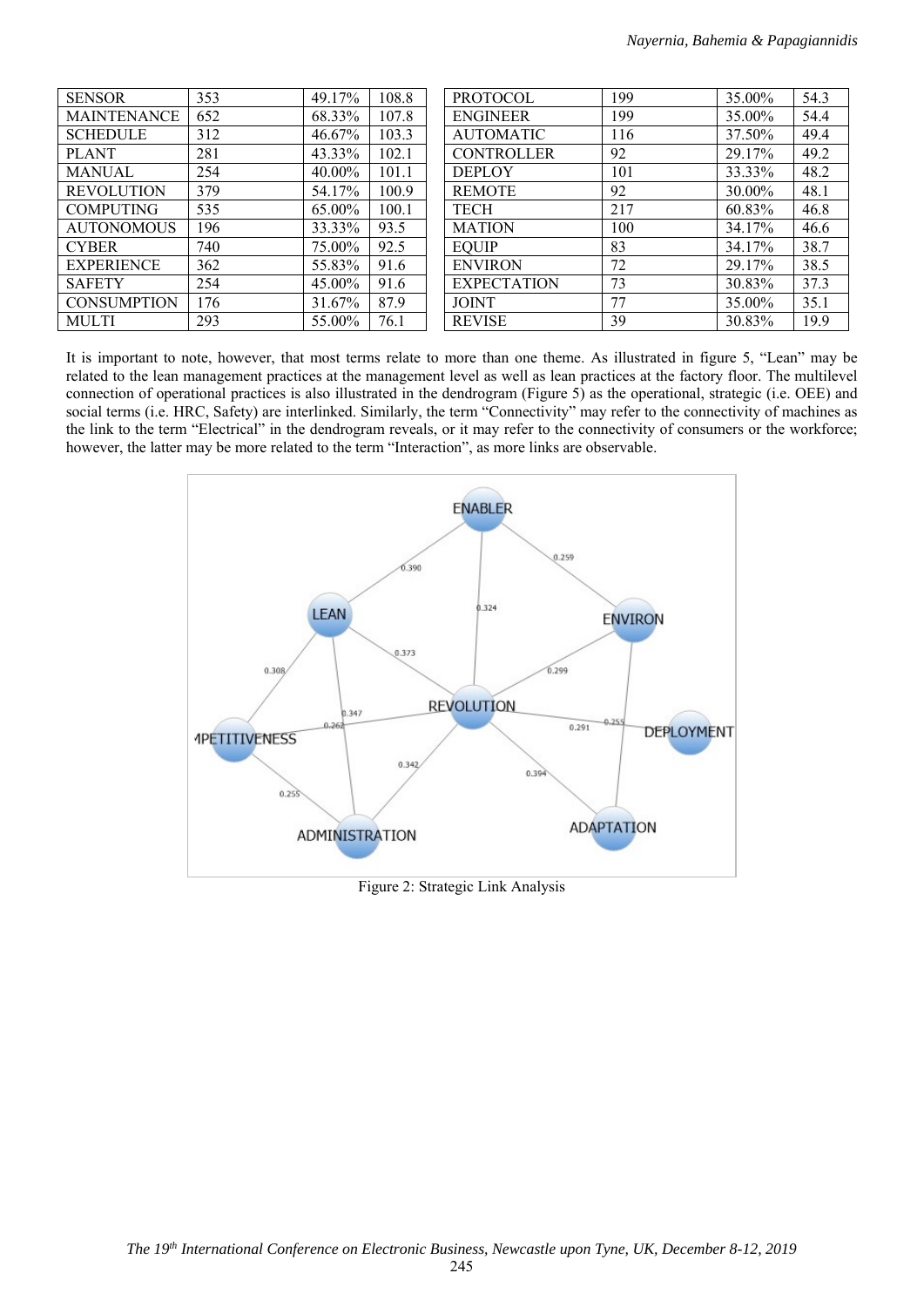

Figure 3: Social Link Analysis



Figure 4: Operational Link Analysis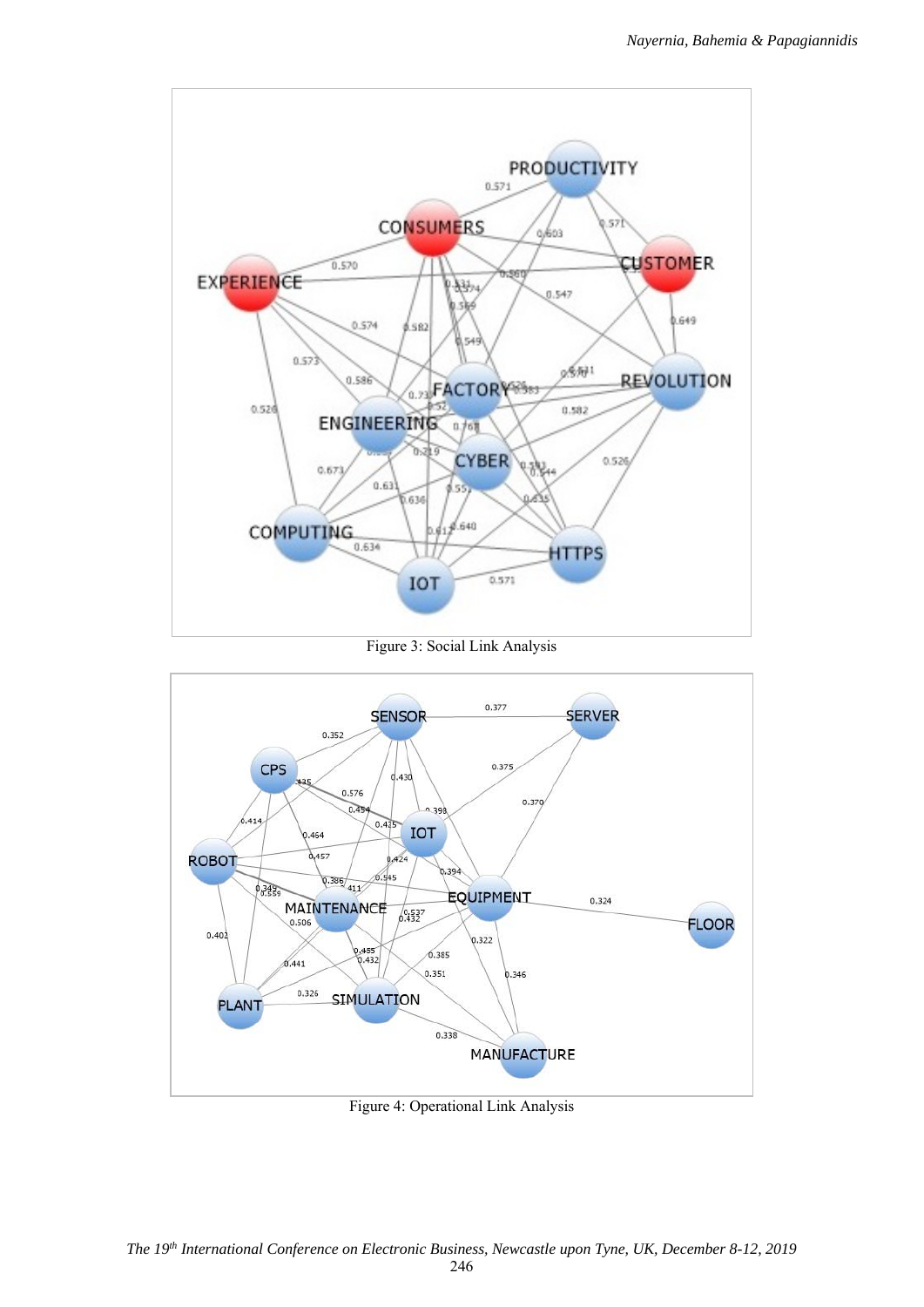

In general, the most prevalent them in the present study is the operational theme, which represents the technologies and methods employed at the factory level, followed by strategic management and social implications. Furthermore, given the formation of clusters apparent in the frequency list and the link analysis and the interconnectivity of the underlying themes, it is necessary to review each theme in more detail by qualitative analysis of each case to determine the state of the literature and reveal gaps.

The final stage of the text mining relates the keyword clusters back to the cases (Articles) from which they predominantly originate. Due to limitations of space, an example of the three clusters and the corresponding cases is shown in table 2. In total, out of 116 cases included in the study, 48 are related to operational aspects, 50 are related to management strategy, and 18 are related to the social implications of I 4.0 implementation.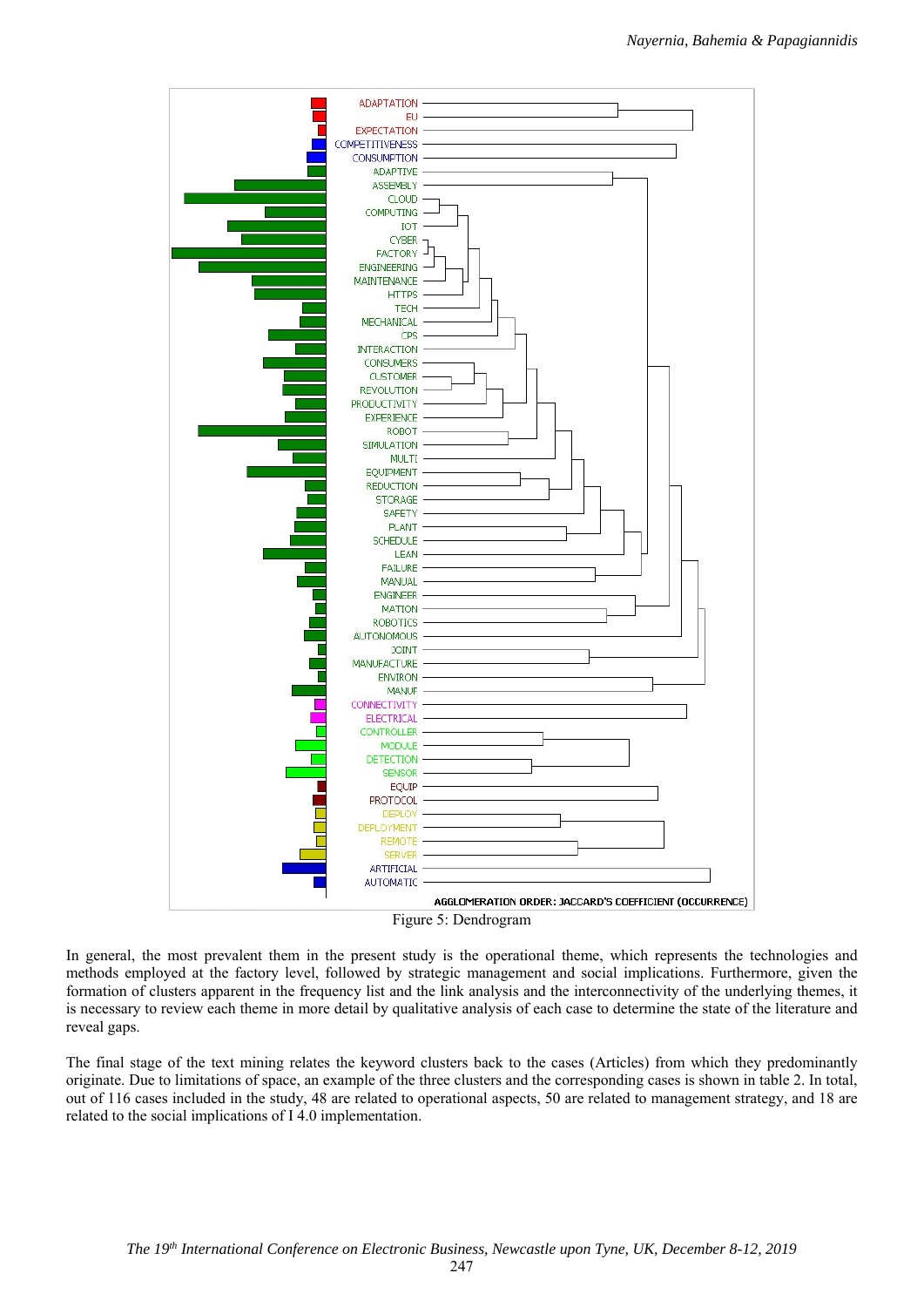|                            |                                                                                            | Table 2: Case clustering                                                                                                                                                                                                                                                                                                                                                                                                                                                                                                                                                                                                                                                             |
|----------------------------|--------------------------------------------------------------------------------------------|--------------------------------------------------------------------------------------------------------------------------------------------------------------------------------------------------------------------------------------------------------------------------------------------------------------------------------------------------------------------------------------------------------------------------------------------------------------------------------------------------------------------------------------------------------------------------------------------------------------------------------------------------------------------------------------|
|                            | <b>TERM EXAMPLE</b>                                                                        | <b>CASE EXAMPLE</b>                                                                                                                                                                                                                                                                                                                                                                                                                                                                                                                                                                                                                                                                  |
| Social<br>Cluster          | "Competitiveness"<br>"Experience"<br>"Safety"<br>"Interaction"<br>"Customer"<br>"Consumer" | Gorecky (2017), Introduction and establishment of virtual training in the factory of the future<br>Dukalski et al (2017), Portable Rapid Visual Workflow Simulation Tool for Human Robot<br>Coproduction<br>Li et al (2018), Research on Dynamic Facility Layout Problem of Manufacturing Unit<br><b>Considering Human Factors</b><br>Antosz (2018), Maintenance - Identification and analysis of the competency gap                                                                                                                                                                                                                                                                 |
| Operatio<br>nal<br>Cluster | "Robot"<br>"Assembly"<br>"Cloud"<br>"Equipment"<br>"CPS"<br>"IoT"                          | Larrinaga et al (2019), A Big Data implementation of the MANTIS reference architecture for<br>predictive maintenance<br>Lee et al (2019), A blockchain enabled Cyber-Physical System architecture for Industry 4.0<br>manufacturing systems<br>Lee et al (2015), A Cyber-Physical Systems architecture for Industry 4.0-based manufacturing<br>systems<br>Yue et al (2015), Cloud-assisted industrial cyber-physical systems: An insight<br>Yoon et al (2019), Smart Factory Information Service Bus (SIBUS) for manufacturing<br>application: requirement, architecture and implementation<br>Wan et al (2017), A Manufacturing Big Data Solution for Active Preventive Maintenance |
| Manage<br>ment<br>Cluster  | "Lean"<br>"Digitization"<br>"Revolution"<br>"Productivity"                                 | Müller (2019), Business model innovation in small- and medium-sized enterprises:<br>Strategies for industry 4.0 providers and users<br>Ante et al (2018), Developing a key performance indicators tree for lean and smart production<br>systems<br>Bär et al (2018), Considering Industry 4.0 aspects in the supply chain for an SME<br>Prause (2015), Sustainable business models and structures for industry 4.0<br>Mueller (2017), Challenges and Requirements for the Application of Industry 4.0: A<br>Special Insight with the Usage of Cyber-Physical System                                                                                                                  |

# **DISCUSSION**

As briefly examined in section 1.1, the fourth industrial revolution and I 4.0 specifically, is an ongoing paradigm that is taking shape and that is gradually evolving depending on the decision making of involved stakeholders at multiple levels and stages. Although industrial strategies at the national and regional level constitute an underlying policy and legal framework for I 4.0 adaptation, the main drivers of change and sources of innovation remain at the factory and individual levels. On the other hand, Morrar, Arman and Mousa (2017) look at the global effects of I 4.0 from a social innovation perspective and argue that the global society should benefit from the forthcoming industrial revolution as consumers and producers are becoming more connected. This multifaceted nature of I 4.0 implementation potentially maximises the benefit to early adapters, but as a multidisciplinary approach is required, research can be slowed down by isolated studies that may not initially reveal a link. Therefore, the following section provides a thematic map of recent developments within the academic literature on I 4.0 adaptation based on the results of the TDM and qualitative analysis of the selected articles.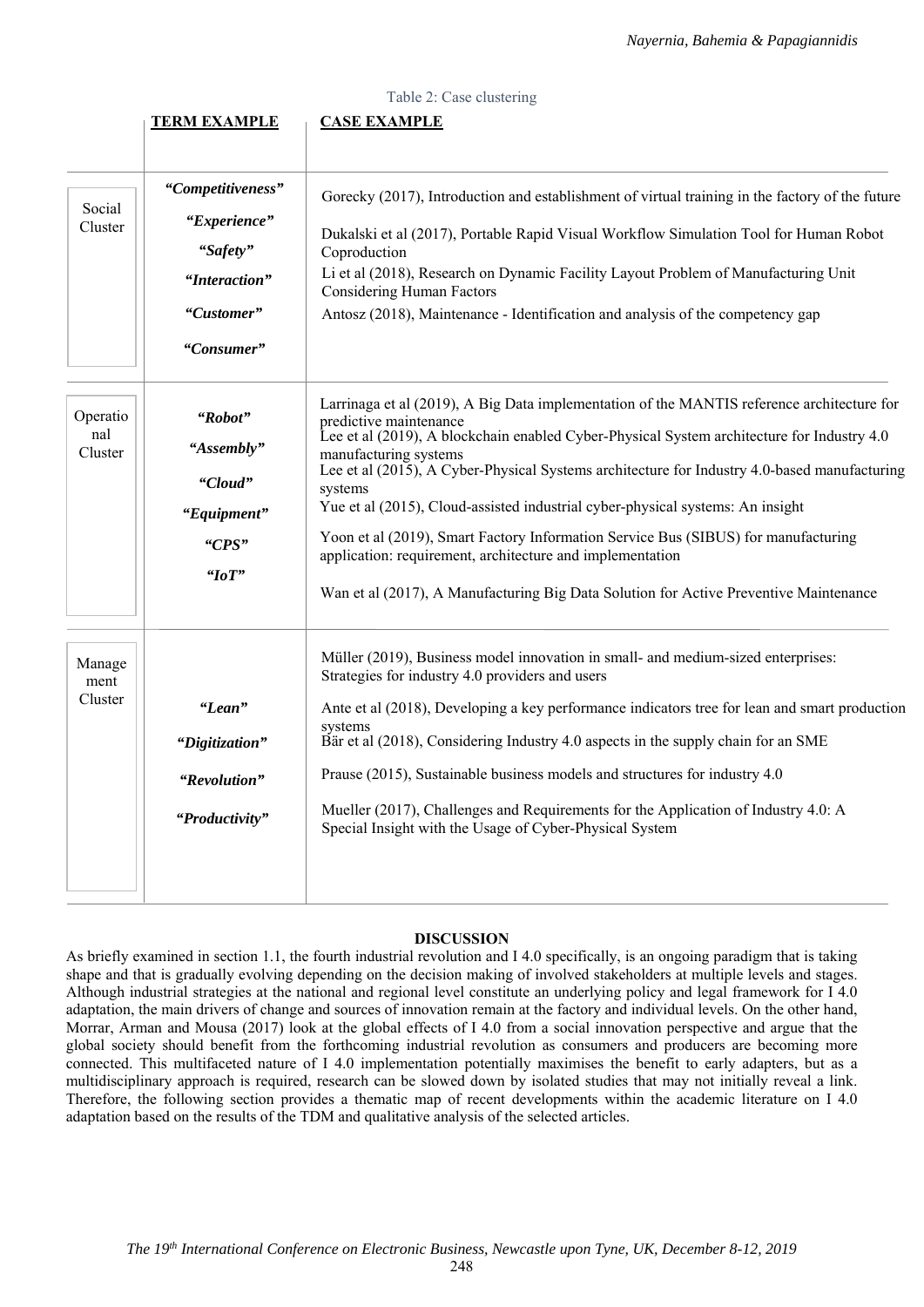# **Multi-layered Approach to Implementation**

Scholarly articles elaborating the regional complexities of I 4.0 are also scarce but compared to the global level (Macro-level), more authors are involved. Santos et al (2017) study the European strategy for I 4.0 implementation. The authors state that implementation across multiple nations within a region requires the collaboration of stakeholders in the form of forums such as the European technology platforms (ETPs), the European factories of the future association (EFFRA) and public-private partnerships (PPP). Ciffolilli and Muscio (2018) further analyse the implications of implementation within Europe by conducting an empirical study on the investment towards I 4.0 within regions of member counties. The study finds that in contrast to EU policy on I 4.0 implementation (Santos et al, 2017) the flow of investments is only directed towards "I 4.0 hubs", resulting in a lack of funding and modernization in many regions, impeding the regional implementation of I 4.0 initiatives. Moreover, Castelo-Branco, Cruz-Jesus, and Oliveira (2019) provide a study on the implementation strategies and methods of the European manufacturing sector and reiterate that regions show large disparities in the level if implementation. Nonetheless, the authors argue that regions that are not considered as hubs can be involved and connected through the development of a unified digital infrastructure, such as the single digital market (SDM) and the promotion of analytical capabilities to deal with and interpret the volume of data generated. Table 3 illustrates examples of the main articles associated with the national level implementation as well as the findings.

Due to the vast amount of resources required for change, the social and strategic implications of adaptation have not been comprehensively studied within the context of developing or underdeveloped nations. Schneider (2018) states that as opposed to industrial nations, developing nations are likely to experience the "brownfield scenario", in which existing processes and infrastructure cannot be replaced, and investment is justified by gradual upgrades of current technology.

| Table 3: Regional development       |         |                                                                                                                             |  |  |  |
|-------------------------------------|---------|-----------------------------------------------------------------------------------------------------------------------------|--|--|--|
| Author(s)                           | Country | <b>Findings / Gaps</b>                                                                                                      |  |  |  |
| Zhou, Liu and Zhou, $2015$ ;        |         | I 4.0 will increase productivity by 30%.                                                                                    |  |  |  |
|                                     | Germany | Social, operational and strategic opportunities drive the implementation of I 4.0                                           |  |  |  |
| Müller, Kiel and Voigt, 2018;       |         |                                                                                                                             |  |  |  |
| Wilkesmann, 2016                    |         | but risks of competition and future viability impede implementation.                                                        |  |  |  |
|                                     |         | Implementation strategy strongly depends on the company size, location and<br>culture.                                      |  |  |  |
|                                     |         | More international studies are required to facilitate optimization and<br>standardization.                                  |  |  |  |
| Sung, 2018; Park, 2016              | Korea   | Lack of adequate skill set, reluctance of stakeholders to change, loss of low and<br>medium skilled jobs due to automation. |  |  |  |
|                                     |         | Standardization of core technologies is needed.                                                                             |  |  |  |
|                                     |         | Further collaboration between government and private sector is recommended.                                                 |  |  |  |
| Li, 2018; Zhou, Zhou and Liu, China |         | More work is needed on the managerial implications at the firm level and with                                               |  |  |  |
| 2015                                |         | regard to inter and intra company collaborative scientific activities.                                                      |  |  |  |
|                                     |         | The discrepancy between societal and industrial impact needs to be further<br>studied.                                      |  |  |  |
|                                     |         |                                                                                                                             |  |  |  |

# **Thematic Development**

In order to further analyse the requirements and prerequisites of I 4.0 implementation, it is necessary to subdivide the various implementation approaches cited within the relevant literature to clarify the main themes and constituent parts. The division of academic studies provided by Schneider (2018) as elaborated in the previous section is further subdivided into three subcategories: (a) technical elements of operation (e.g. cybersecurity, new product development), which is the focus of engineers across multiple research fields, (b) novel strategic management approaches to traditional business operations (e.g. supply chain management, marketing and business model innovation), and (c) the social aspects (e.g. human resource management, training, mental and physical safety), which involves workers, managers, customers and consumers (Müller, Kiel and Voigt, 2018). This classification falls in line with the distinctions of Galati and Bigliardi (2019) and Stremersch and Van Dyck (2009), but the classification of the latter authors is further subdivided into six and four classifications respectively. Zhou, Liu and Zhou (2015) provide an alternative factory-level strategy for implementation, which is more inclined to the German implementation strategy. The strategic plan can be summarized as building a network, researching two major themes, realization of three integrations and achieving eight planning objectives. The plan culminates in building a network of connected devices and people in the form of cyber physical systems (CPS) to facilitate and elevate the capabilities of computing, communicating, precision control, coordination, and autonomy within the manufacturing environment. The two main themes prioritized for research include: the "Smart factory", which focuses on the underlying systems and processes within and across network connected production facilities, and "intelligent production", which takes into account the humancomputer interactions, the management and logistics and the required physical and virtual technologies.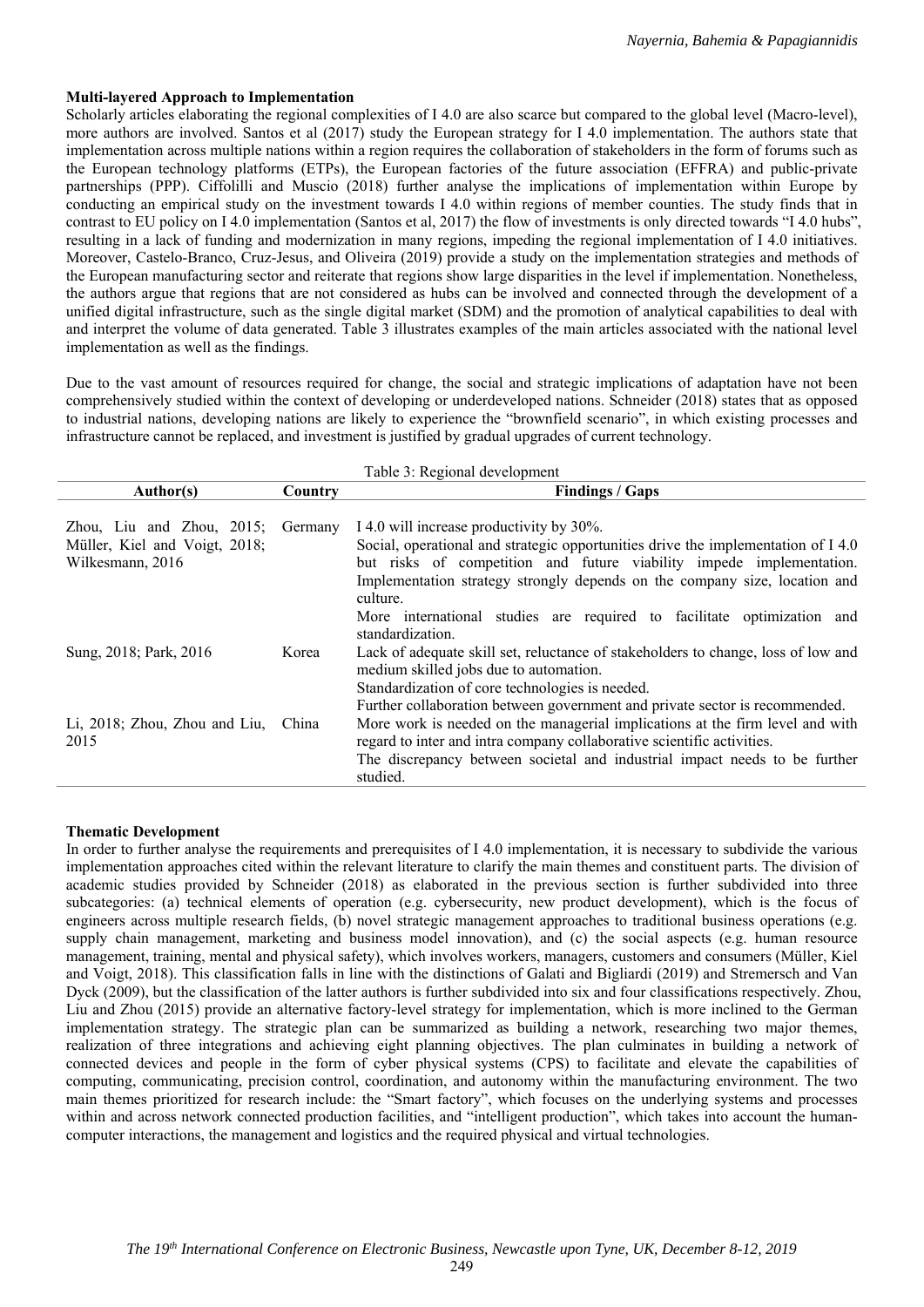Ultimately the implementation strategy initially proposed by Conti et al (2017) and further elaborated by Zhou, Liu and Zhou (2015) aims to achieve the following eight objectives: (1) the standardization of systems and the conception of a reference architecture, (2) efficient management, (3) the establishment of a comprehensive industrial broadband infrastructure, (4) safety and security, (5) the organization of design work, (6) staff training and continuing professional development, (7) establishing a regulatory framework, and (8) improving the efficiency of resource use. Establishing a sustainable digital strategy or plan at the firm level exposes hidden and unknown barriers to implementation and clarifies the path for digitalization.

#### **Strategic implementation**

The strategic management of business operations at various management levels (i.e top management, HRM, Operations management, SCM, CRM etc.) remains at the core of the digital transformation of a company and strongly influences the operational and social implementation of I 4.0 practices (Schneider, 2018). The company's business model (BM) defines and clarifies the plan and objectives for internal stakeholders as well as potential investors. Nonetheless, increasing competition, the changing global markets (Globalization) and increasing market volatility necessitates the continuous change of BM's and the introduction of a digital transformation strategy by many firms (Lasi et al, 2014). With regard to the initial stages of the business model shift towards a digital strategy, a study on the business model innovation of SME's examines a set of 43 expert interviews with German manufacturing sectors such as automotive suppliers, electrical, mechanical and plant engineering, Müller (2019). The author acknowledges the limited scholarly focus on the management aspects (particularly business models) of implementation as opposed to the economic and technical aspects of implementation, reinforcing the findings of other authors such as Arnold et al (2016), who examine the impact of IoT on business model innovation across multiple sectors, and Loebbecke and Picot (2015), who examine business model transformation as a result of big data analysis (BDA). According to Müller (2019), "technologically triggered business model innovation" constitutes the backbone of digital transformation. Beyond the prior literature on business model innovation, the project management aspects are of paramount importance to the successful implementation of I 4.0 for a given firm. Traditional project management practices aim to introduce consistency, flexibility and efficiency at the enterprise level or the underlying departments and consist of process description, work breakdown structure, life cycles, roles and responsibilities and templates in addition to total quality management (TQM) as elaborated by the project management institute (PMI) according to ISO 9001 standards (Martínez-Costa et al, 2009). Jovanović et al (2015) elaborate on the difference between lean manufacturing and agile manufacturing and argue that, as opposed to traditional project management approaches, the agile management approach involves a creative and innovative approach due to unclear project requirements and an iterative project plan.

### **Operational implementation**

An increasing number of scholars are studying the operational aspects of I 4.0 and proponents of operational change argue that there is a direct correlation between the expected load balancing such as production optimization (Ding, Jiang and Zheng, 2017; Weinert, Chiotellis, and Seliger, 2011) and waste reduction and therefore a reduction in greenhouse gas emission (Peukert et al, 2015). Various I 4.0 technology providers have presented digital platforms for I 4.0 users. Chen (2017) provides a study on the enabling technologies, including CPS, Industrial internet, Machine learning, Cloud computing, and Big data analytics. The author further examines digital platforms based on the aforementioned technologies provided by: General Electric, providing Predix edge, Predix cloud and Predix machines for data collection and BDA, Siemens, providing factory floor technologies and digital twin model software platforms, and PTC ThingWorx, providing IIoT platforms. The author agrees that digital platforms provided by technology companies in conjunction with governmental support shows the most promising potential for implementation from a I 4.0 user perspective. Alternative studies on the operational aspects of I 4.0 within the manufacturing sector examine the production planning and control. Tsai and Lu (2018) analyse a tire making factory under I 4.0 and argue that traditional cost systems are diminishing in favour of activity-based costing (ABC). At the operational level ABC uses resource drivers and activity drivers at four levels, namely, Unit-level activities (I.e. 100% inspection), batch-level activities (material handling, set-up, scheduling etc.), product-level activities (product advertising, designing etc.), and facility-level activities. The authors further state that operational activities can be managed based on the shop floor control (SFC), which, according to the authors, "parameterizes the real-time shop floor data for control" by collecting data from the Manufacturing Execution System (MES) among other sources of data.

#### **Social implementation**

The strategic and operational aspects of implementation are considered as the initial stages and the backbone for I 4.0 adaptation within the manufacturing sector, though many scholars argue for more research on the social impacts of implementation. Müller (2019) argues that employee resistance and the fear of being replaced or having inadequate digital skills in the upcoming industrial transformation significantly impedes implementation at all stages, adding that existing personnel might become obsolete. This social shift necessitates the need for "creative problem-solvers" in multiple organizational positions (Kiel, Arnold, and Voigt, 2017; Müller, Kiel and Voigt, 2018) and requires the entire workforce to evolve as the digital transformation unfolds (Sjödin et al, 2018). Other authors take an alternative stance and argue that in contrast to the traditional industrial eco-system in which the worker had to adapt to the working environment, in the era of I 4.0 social needs and habits are pushing the industrial transformation (Jovanović et al, 2015).

A quick review of the above subthemes reveals that implementation of I 4.0 is not only dependant on the industry sector or company size, but also on the various levels within a company. This can be a determining factor in the successful transformation of departments and internal sectors, such as Human resources (HR), Logistics/Supply chain, and multiple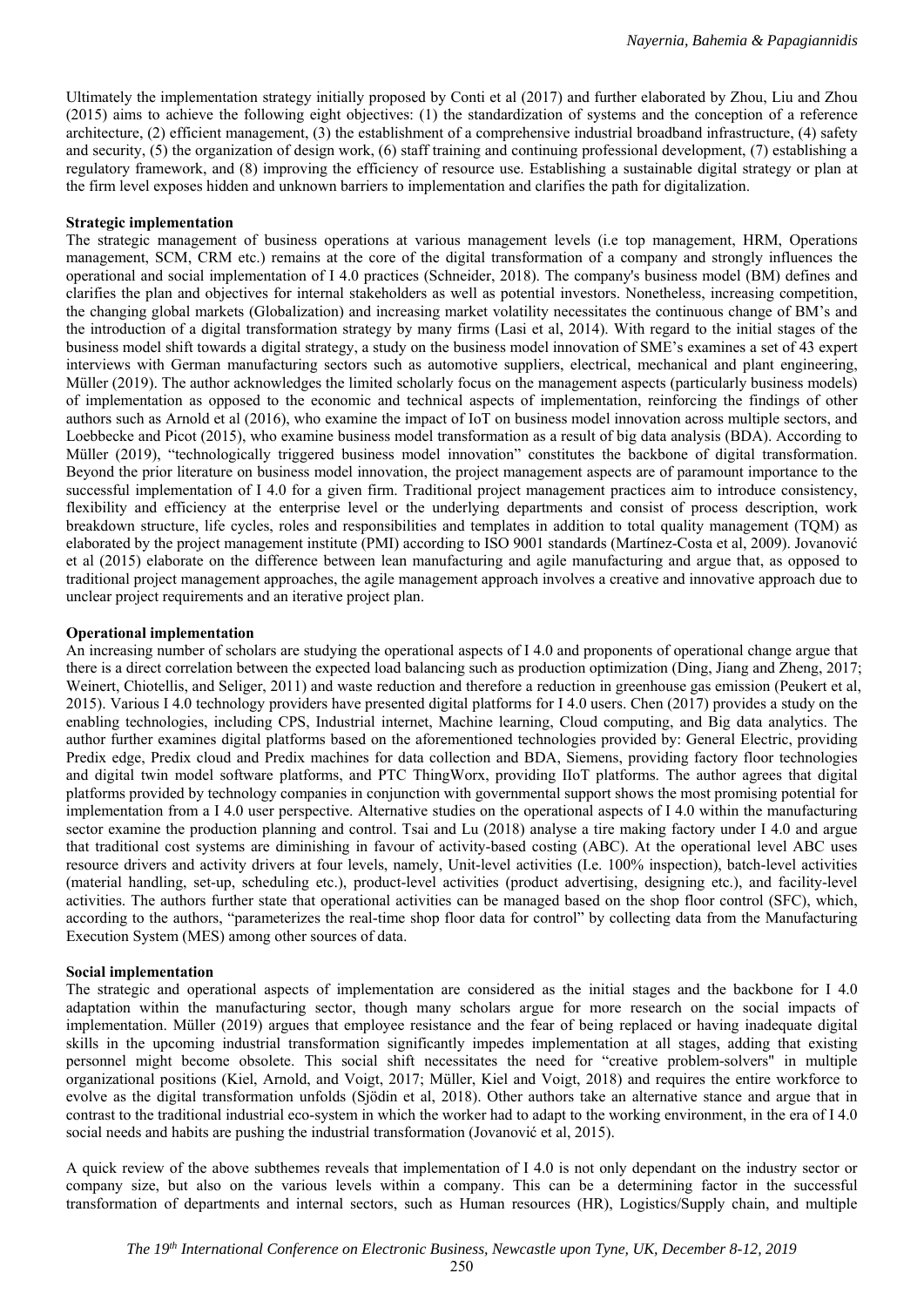management levels. Qualitative analysis of the selected papers illustrates that previous research on this topic is primarily concentrated on what has been identifies by Schneider (2018) as a promising research avenue. Therefore, one of the main limitations is the lack of studies on evaluating this transformation. A second limitation is the lack of studies on the implication of human factors in relation to the ever-increasing trend of automation and robotization. Many companies lack a coherent management structure that is based on lean and agile manufacturing either as a result of lack of resources, small size of the company or inadequate returns. This can be further exacerbated by systematic reluctance of top management to change or on the exclusion of involved workers from the decision-making process.

#### **CONCLUSION**

Academic management scholars largely agree that the implementation of I 4.0 at the firm level requires a multidisciplinary approach. The present study has compiled recent articles on implementation and conducted a text and data mining (TDM) operation on the selected articles. The results of the TDM and subsequent qualitative analysis of the underlying themes reveals that managerial empirical studies on I 4.0 implementation at the firm level remain scarce yet are highly in demand within the academic and industrial research communities. Capturing valid data from industry and relating the findings to academic studies is considered as a major challenge, which has not only impeded implementation but may result in uneven market digitization and facilitation of I 4.0 monopolies.

Similar to other studies this study is subject to limitations. The current study is limited by the number of articles included in the qualitative review and future work may benefit from including more articles from a broader range of interdisciplinary fields to clarify previously hidden complexities from a managerial lens. Also, given that the geographical focus of the study is general, future academic work on this topic may benefit greatly by focusing on a specific country or industry and provide cross comparison of results across firms in one industry sector or between similar industries in one country.

# **REFERENCE**

- Adeyeri, M. K., Mpofu, K., Olukorede, T. A., & Ieee. (2015). Integration of Agent Technology into Manufacturing Enterprise: A Review and Platform for Industry 4.0.
- Arnold, C., Kiel, D., & Voigt, K.-I. (2016). How the industrial internet of things changes business models in different manufacturing industries. International Journal of Innovation Management, 20(08), 1640015.
- Castelo-Branco, I., Cruz-Jesus, F., & Oliveira, T. (2019). Assessing Industry 4.0 readiness in manufacturing: Evidence for the European Union. Computers in Industry, 107, 22-32.
- Chen, Y. (2017). Integrated and intelligent manufacturing: Perspectives and enablers. Engineering, 3(5), 588-595.
- Chiarello, F., Trivelli, L., Bonaccorsi, A., & Fantoni, G. (2018). Extracting and mapping industry 4.0 technologies using wikipedia. Computers in Industry, 100, 244-257. doi:10.1016/j.compind.2018.04.006
- Ciffolilli, A., & Muscio, A. (2018). Industry 4.0: national and regional comparative advantages in key enabling technologies. European Planning Studies, 26(12), 2323-2343.
- Conti, M., Passarella, A., & Das, S. K. (2017). The Internet of People (IoP): A new wave in pervasive mobile computing. Pervasive and Mobile Computing, 41, 1-27.
- Ding, K., Jiang, P. and Zheng, M., 2017. Environmental and economic sustainability-aware resource service scheduling for industrial product service systems. Journal of Intelligent Manufacturing, 28(6), pp.1303-1316.
- Fisch, C., & Block, J. (2018). Six tips for your (systematic) literature review in business and management research. Management Review Quarterly, 68(2), 103-106. doi:10.1007/s11301-018-0142-x
- Galati, F., & Bigliardi, B. (2019). Industry 4.0: Emerging themes and future research avenues using a text mining approach. Computers in Industry, 109, 100-113.
- Introini, S. C., Boza, A., & Alemany, M. M. E. (2018). Traceability in the Food Supply Chain: Review of the literature from a technological perspective. Direccion Y Organizacion,  $64$ ,  $50-55$ . Retrieved from <Go ISI>://WOS:000437877000004
- Jovanović, M., Lalić, B., Mas, A., & Mesquida, A.-L. (2015). The Agile approach in industrial and software engineering project management. Journal of Applied Engineering Science, 13(4), 213-216.
- Kiel, D., Müller, J. M., Arnold, C., & Voigt, K.-I. (2017). Sustainable industrial value creation: Benefits and challenges of industry 4.0. International Journal of Innovation Management, 21(08), 1740015.
- Lasi, H., Fettke, P., Kemper, H.-G., Feld, T., & Hoffmann, M. (2014). Industry 4.0. Business & information systems engineering, 6(4), 239-242.
- Li, L. (2018). China's manufacturing locus in 2025: With a comparison of "Made-in-China 2025" and "Industry 4.0". Technological forecasting and social change, 135, 66-74.
- Liao, Y., Ramos, L. F. P., Saturno, M., Deschamps, F., de Freitas Rocha Loures, E., & Szejka, A. L. (2017). The Role of Interoperability in The Fourth Industrial Revolution Era. IFAC-PapersOnLine, 50(1), 12434-12439. doi:10.1016/j.ifacol.2017.08.1248
- Liboni, L. B., Cezarino, L. O., Jabbour, C. J. C., Oliveira, B. G., & Stefanelli, N. O. (2019). Smart industry and the pathways to HRM 4.0: implications for SCM. Supply Chain Management, 24(1), 124-146. doi:10.1108/SCM-03-2018-0150
- Loebbecke, C., & Picot, A. (2015). Reflections on societal and business model transformation arising from digitization and big data analytics: A research agenda. The Journal of Strategic Information Systems, 24(3), 149-157.